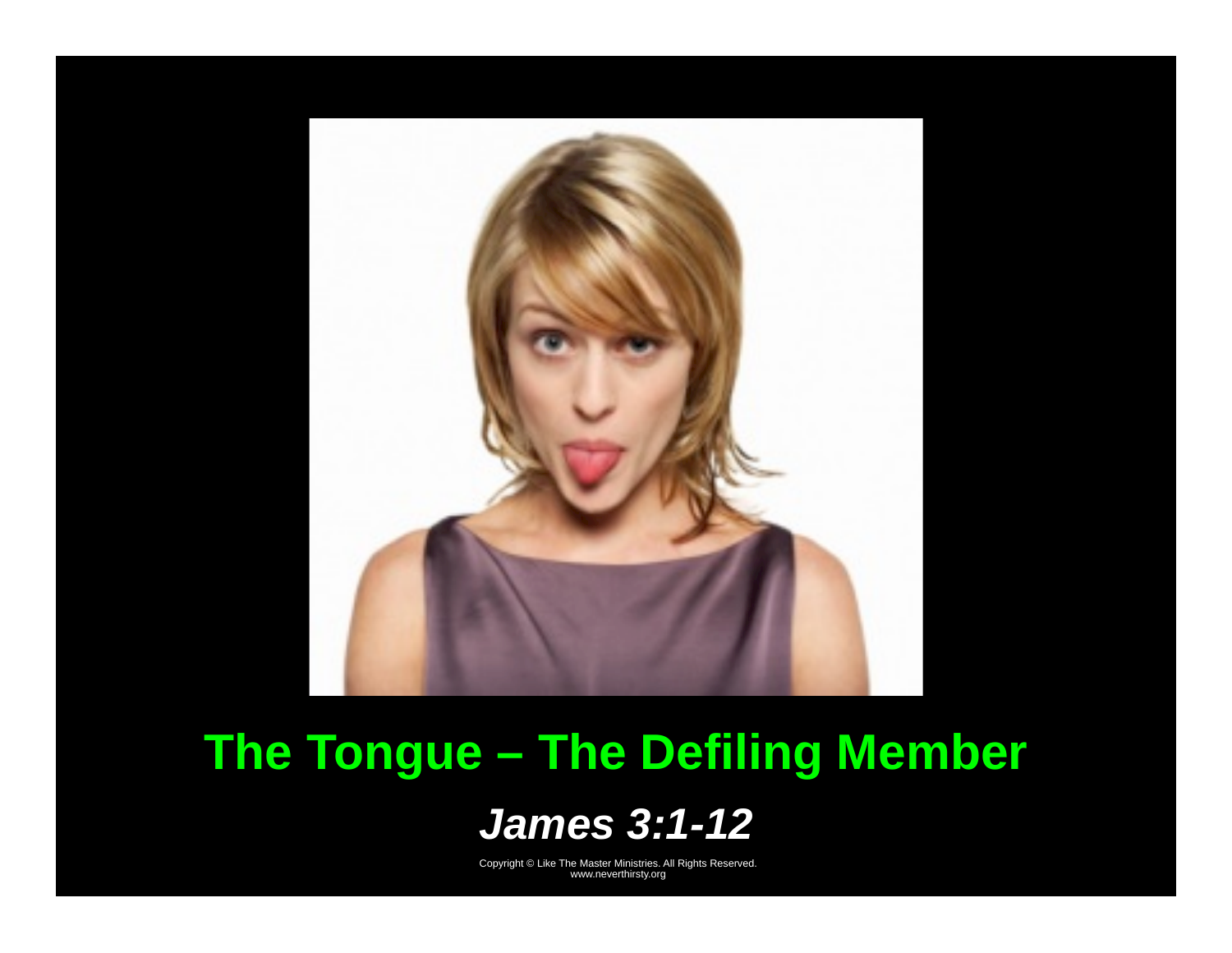#### *Outline of Our Study James 3:1-12*

#### *Warning To Teachers v. 1-2a*

#### *Warning To Everyone v. 2b-12*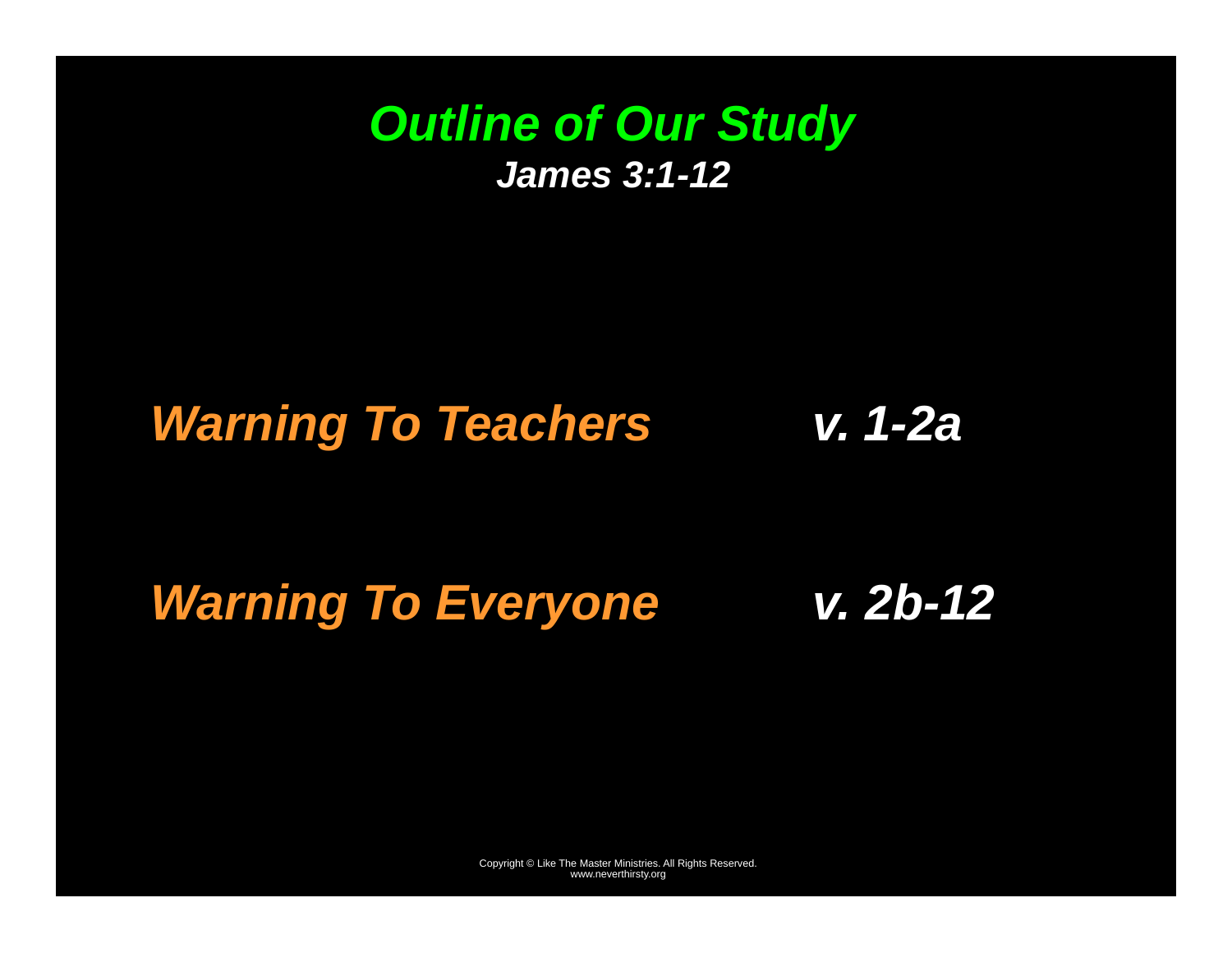### *Warning To Teachers James 3:1-2a*

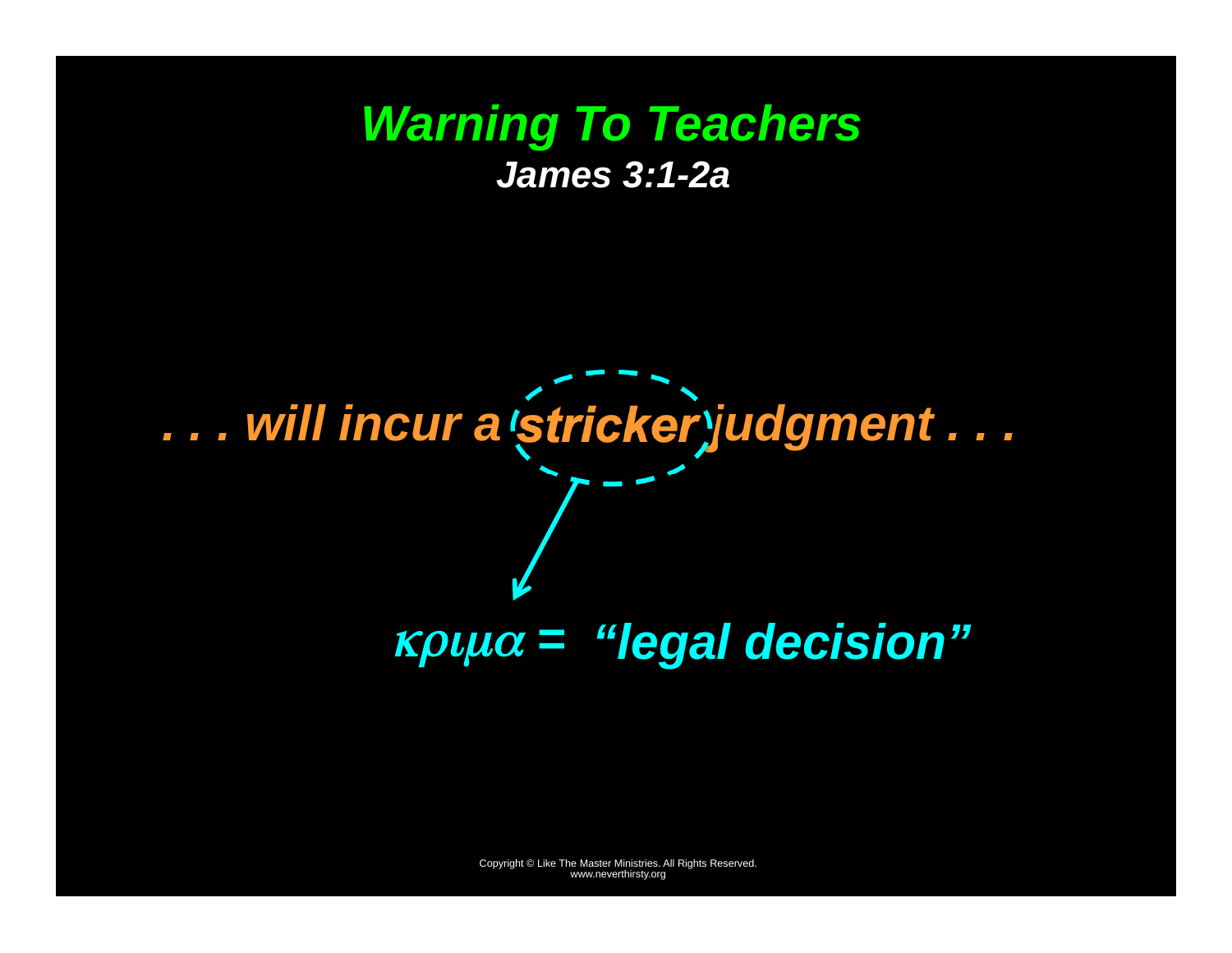### *Warning To Teachers James 3:1-2a*

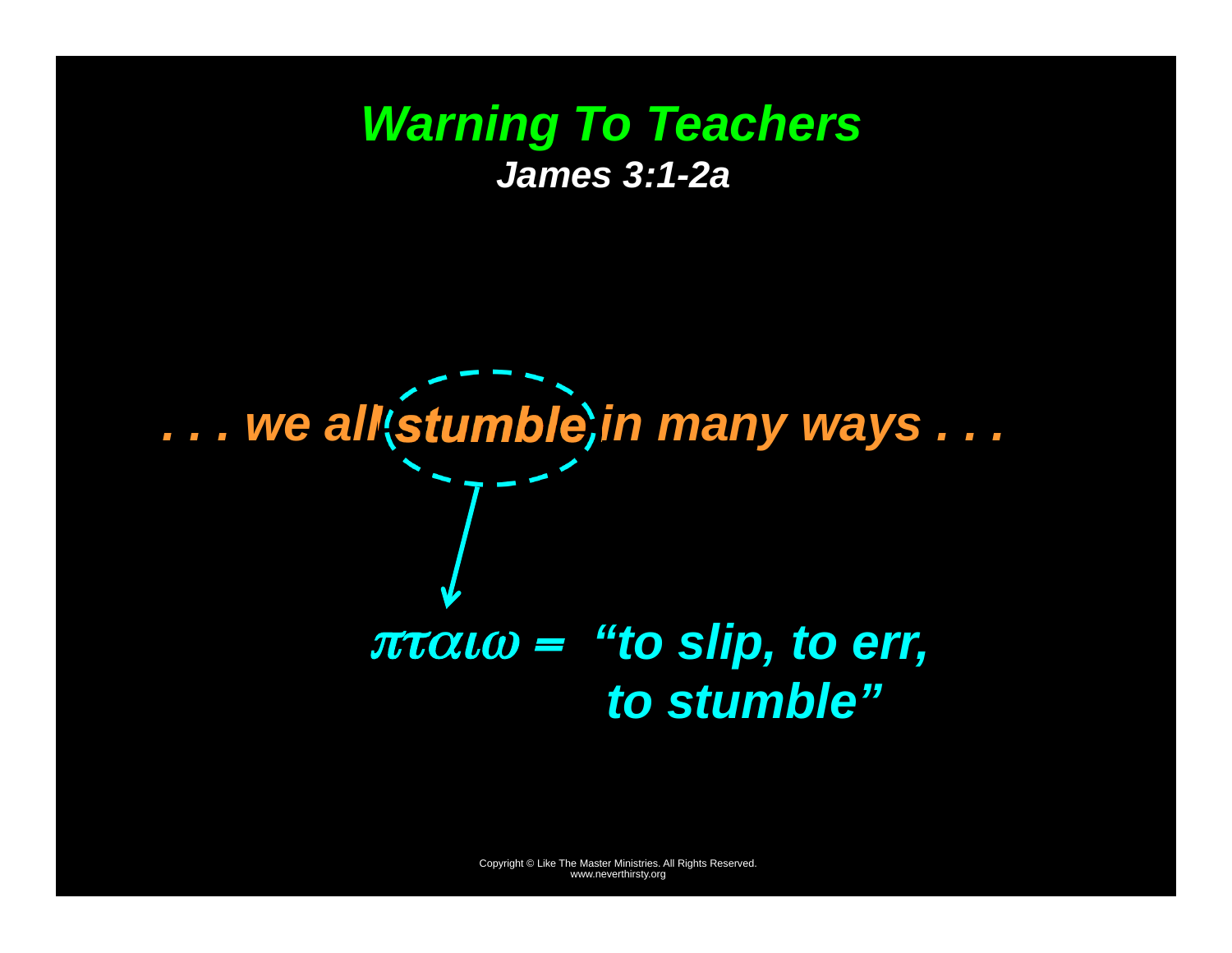# *Reasons Teachers Stumble James 3:1-2a*

# *1. Elementary training*

- *2. Lack of study*
- *3. Ignorance*
- *4. Pride*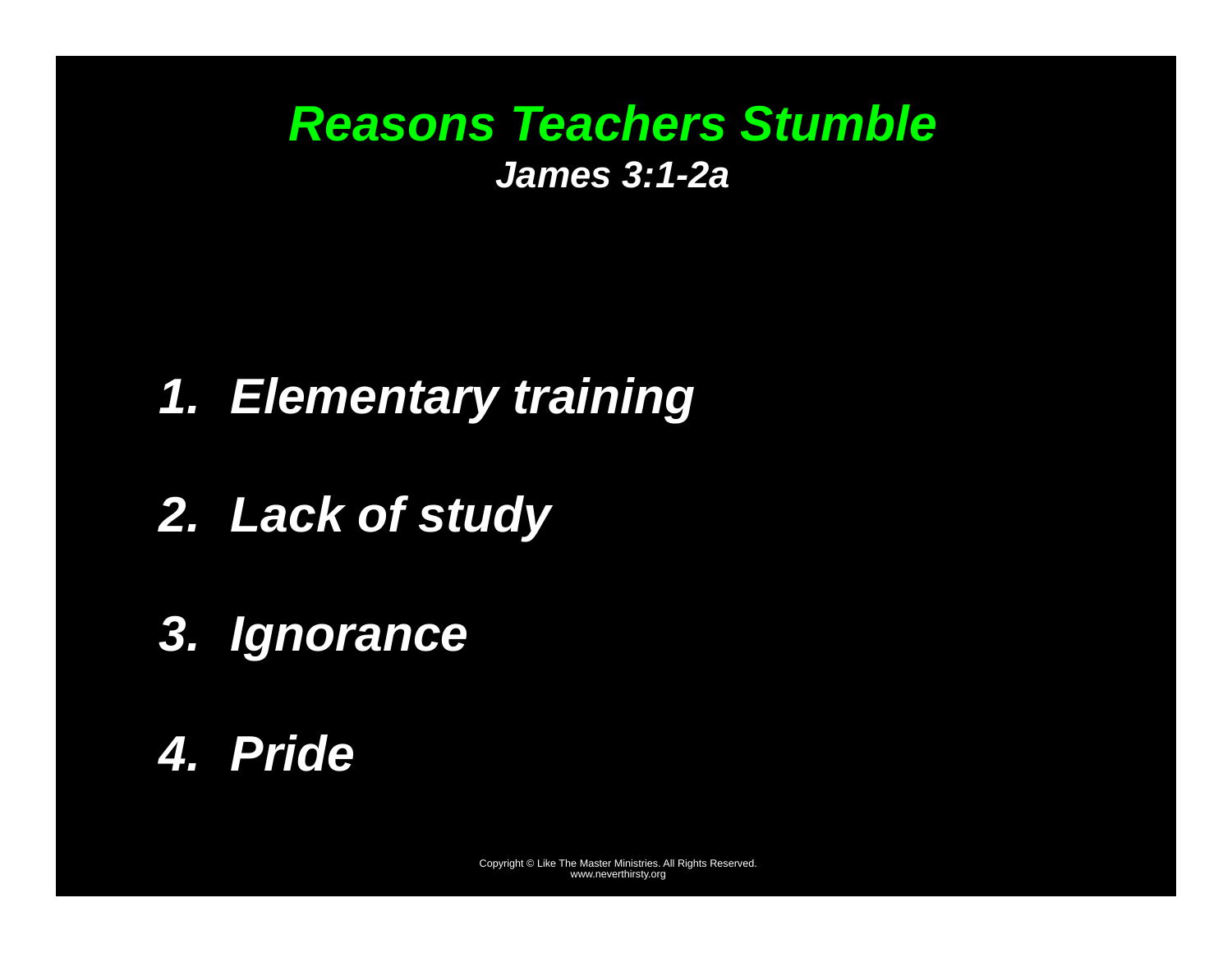# *Warning and Encouragement*

# *2 Peter 3:16*

# *2 Tim. 2:15*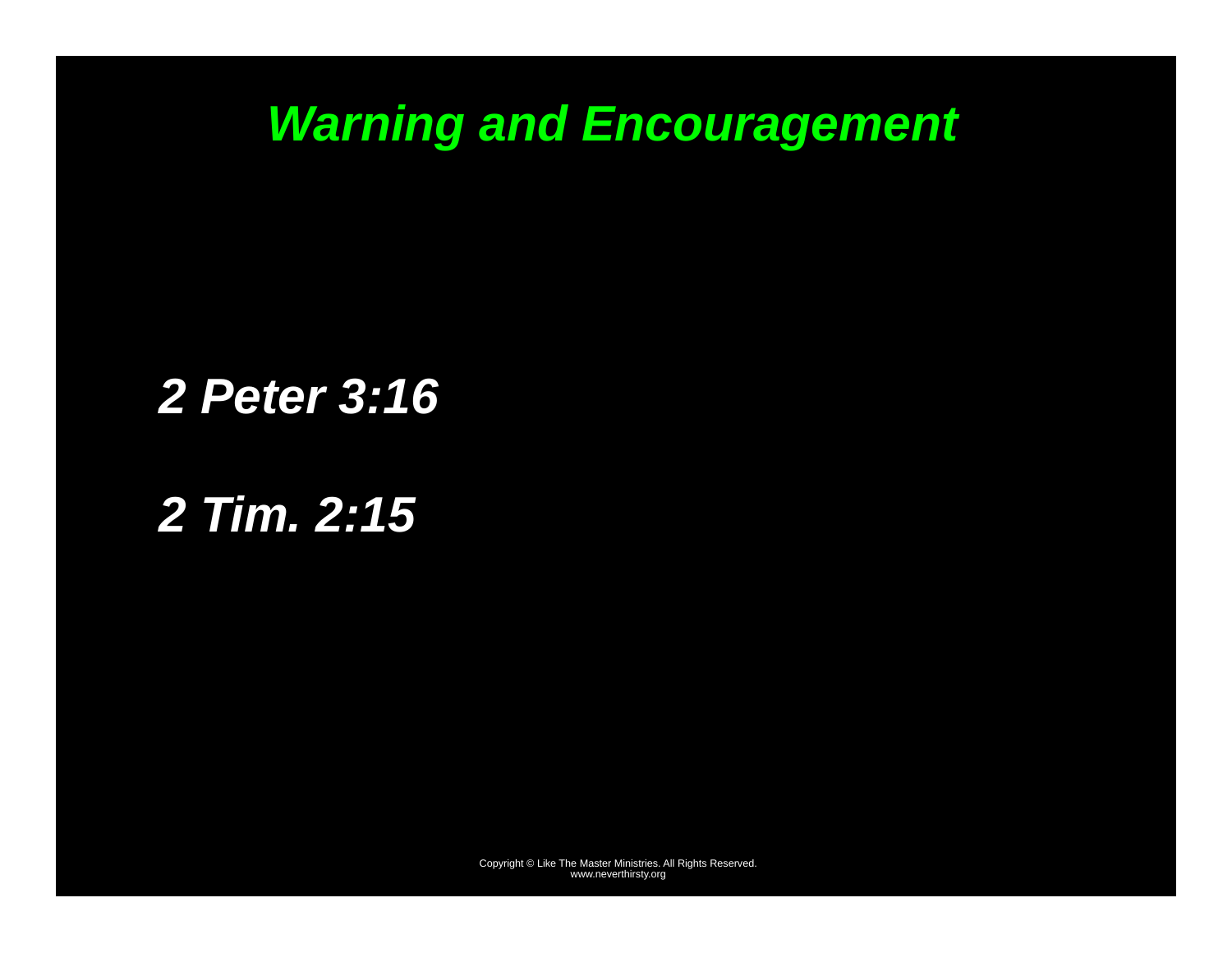#### Tongue Is A Small Part ... **James 3:5**

... (small)part...



 $\mu$ uk $\rho$ ov = "very small"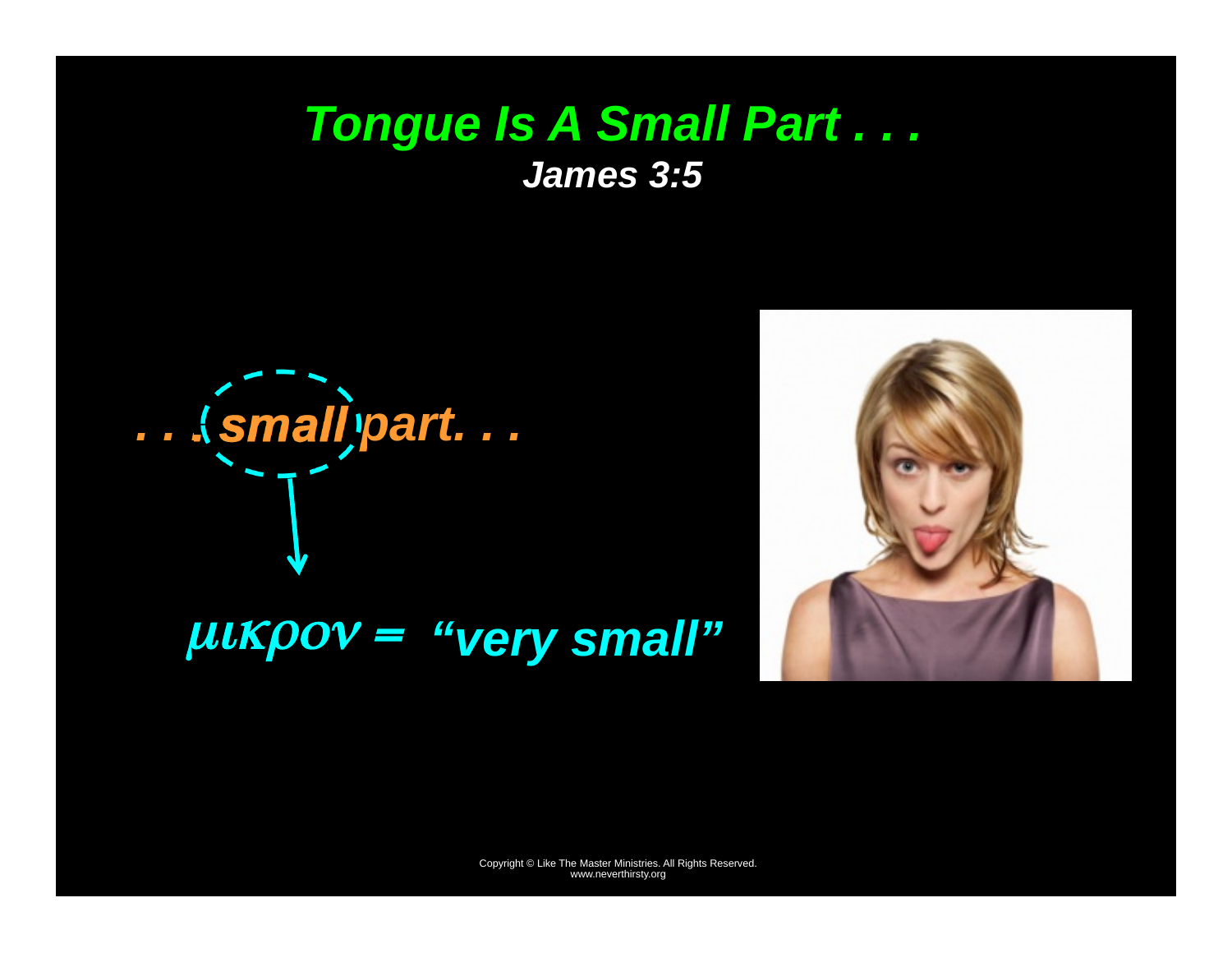### *Evils of The Tongue James 3:6*

- *World of iniquity*
- •*Defiles the body*

*Stains the body*

 $\bullet$ *Destroys lives & futures*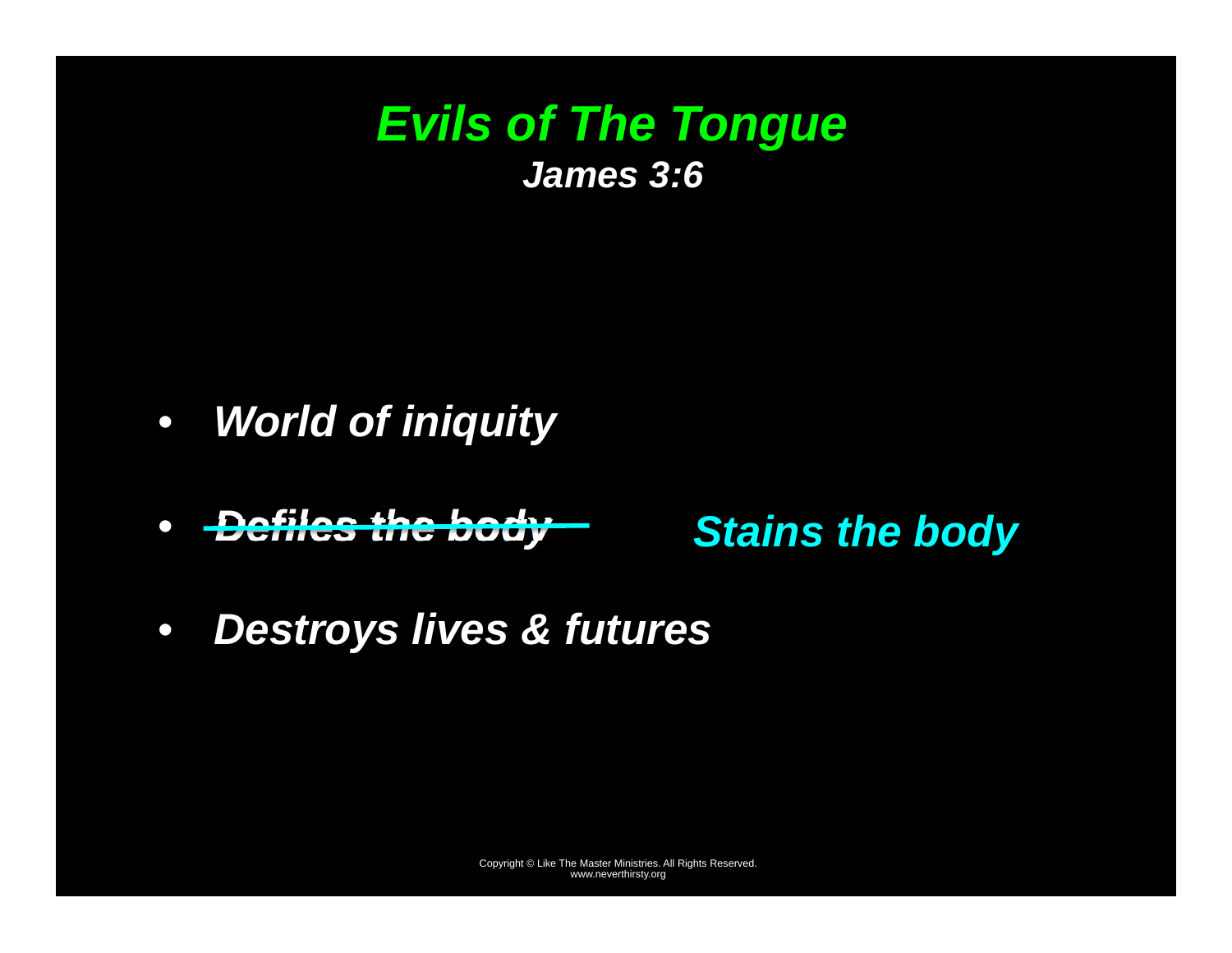# *Ought Not To Be This Way!*